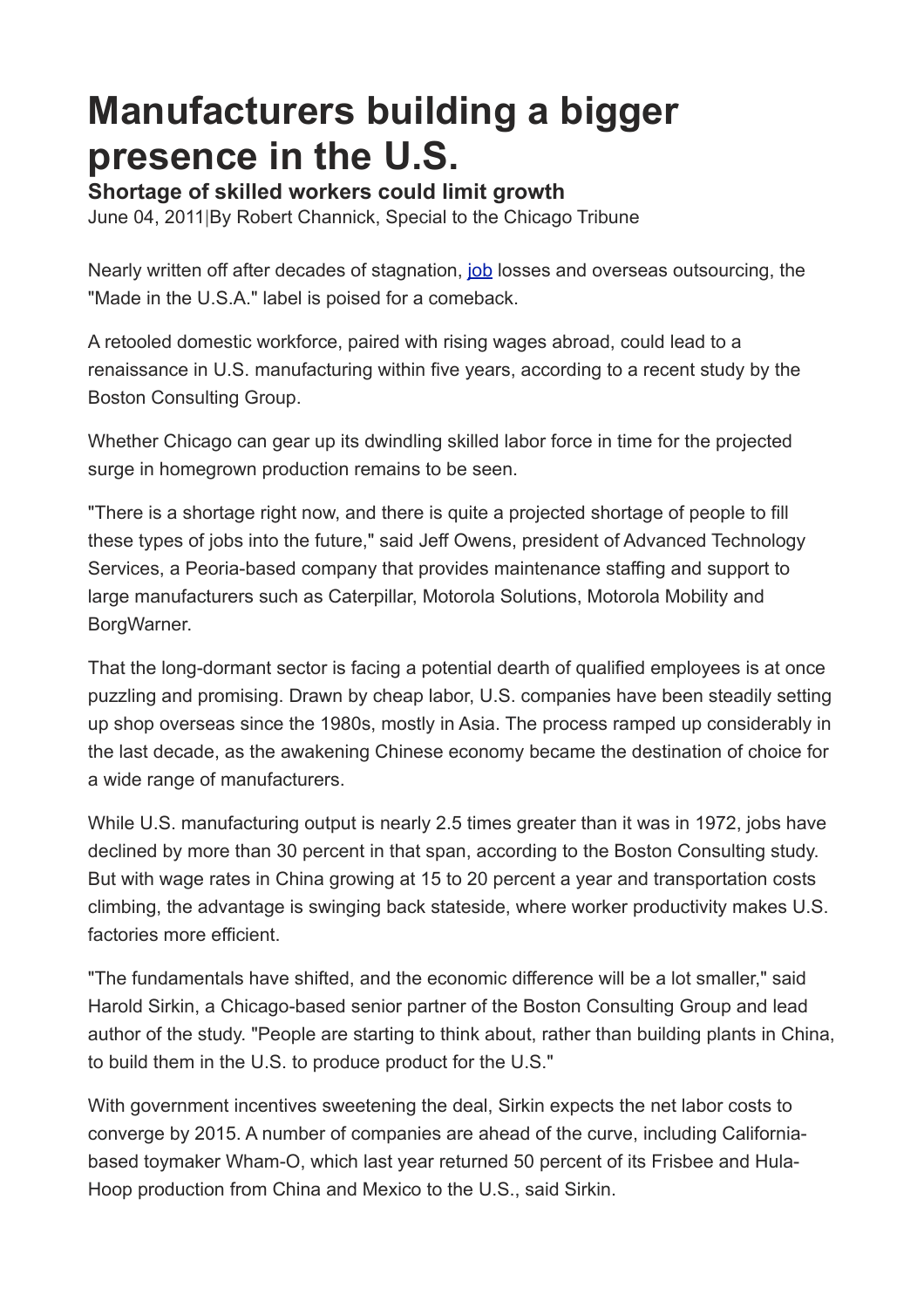Downers Grove-based Dover Corp., a publicly traded industrial conglomerate with \$7.1 billion in annual revenue, maintains a similar manufacturing mix across its diverse product line.

Dover, which moved from New York last year, oversees 35 companies producing nearly 200 brands, everything from gas-pump nozzles to refrigerated grocery cases. Local operations include Skokie-based Midland Manufacturing, which makes valves for tanker trucks and rail cars, and Knowles Electronics, of Itasca, which makes most of the microphones for iPhones.

About half of Dover's products are made in the U.S., a percentage that used to be much higher, said Robert Livingston, the company's chief executive and president.

"If you go back to the late '80s, I don't think we had a single manufacturing facility outside of North America or Europe," said Livingston, 57. "It was really in the mid-'90s when we started to see the real migration of electronics manufacturing to Asia."

While concurring with the projected renaissance in U.S. manufacturing, Livingston said the study doesn't take into account U.S. companies that build in China for the growing Chinese market.

"We have not built a factory in the last seven years for the purpose of manufacturing the product in China and exporting back to the states," he said. "We've been building our operations in China to serve our local customers and the manufacturing base that is in Asia."

But the growing domestic consumption in China also could be a boon to U.S. manufacturing, said Livingston.

"In the first quarter, our revenue in China increased 60 percent, year over year," he said. "A third of that revenue in China is actually produced at manufacturing facilities here in the states and exported."

In the first quarter, Dover added 1,500 employees, an increase of nearly 5 percent. About 600 came to Dover through acquisitions, with 900 new hires split evenly between the U.S. and Asia.

As production ramps up locally, getting qualified help could prove problematic. Working with 25 major manufacturers in 40 states, Mexico and Britain, Advanced Technology Services is heavily invested in finding and training its 3,000 or so employees. A threetiered approach includes community college programs, retraining of recent military veterans and recruitment of laid-off personnel.

Launched as a subsidiary of Caterpillar Inc. in 1985, the now private company has grown at a 20 percent annual clip since its inception, making skilled labor its most valuable